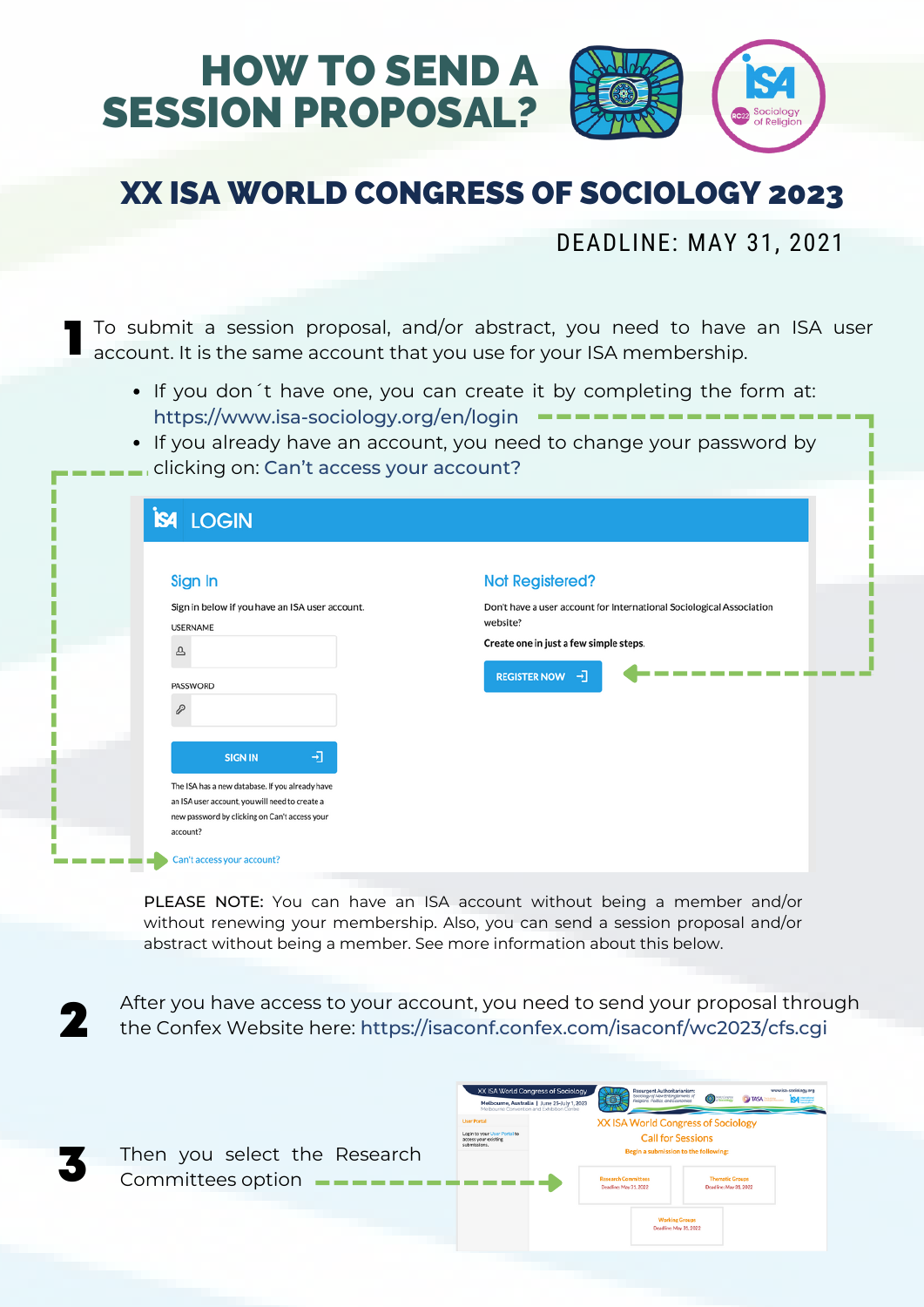

### DEADLINE: MAY 31, 2022

Select the RC22 Sociology of Religion option, scrolling down your screen.

<u>7.</u>

6

7

|                                                                                            | XX ISA World Congress of Sociology<br>澜<br>www.isa-sociology.org<br>Resurgent Authoritarianism:<br>Sociology of New Entanglements of<br>Religions, Politics, and Economies<br><b>O TASA DE SALES</b><br>Melbourne, Australia   June 25-July 1, 2023<br>Melbourne Convention and Exhibition Centre<br><u> The Common School School School School School School School School School School School School School School School School School School School School School School School School School School School School School School</u> | <b>RC15 Sociology of Health</b>                           | <b>RC16 Sociological Theory</b>     |
|--------------------------------------------------------------------------------------------|-------------------------------------------------------------------------------------------------------------------------------------------------------------------------------------------------------------------------------------------------------------------------------------------------------------------------------------------------------------------------------------------------------------------------------------------------------------------------------------------------------------------------------------------|-----------------------------------------------------------|-------------------------------------|
| <b>User Portal</b><br>Login to your User Portal to<br>access your existing<br>submissions. | XX ISA World Congress of Sociology<br><b>Call for Sessions</b><br>Click on the Research Committee you would like to submit to:                                                                                                                                                                                                                                                                                                                                                                                                            | <b>RC17 Sociology of Organization</b>                     | <b>RC18 Political Sociology</b>     |
|                                                                                            | <b>RC01 Armed Forces and Conflict</b><br><b>RC02 Economy and Society</b><br><b>Resolution</b>                                                                                                                                                                                                                                                                                                                                                                                                                                             | <b>RC19 Poverty, Social Welfare</b><br>and Social Policy  | <b>RC20 Comparative Sociology</b>   |
|                                                                                            | <b>RC03 Community Research</b><br><b>RC04 Sociology of Education</b>                                                                                                                                                                                                                                                                                                                                                                                                                                                                      | <b>RC21 Regional and Urban</b><br><b>Development</b>      | <b>RC22 Sociology of Religion</b>   |
|                                                                                            | <b>RC05 Racism, Nationalism,</b><br><b>RC06 Family Research</b><br><b>Indigeneity and Ethnicity</b>                                                                                                                                                                                                                                                                                                                                                                                                                                       | <b>RC23 Sociology of Science and</b><br><b>Technology</b> | <b>RC24 Environment and Society</b> |

**5** The system will ask you for your ISA account user name and password (1st step)

Select RC22 Sociology of Religion in the Primary host committee. If you are proposing a joint session, use the Secondary column to select the co-host committees. Scroll down to find the SUBMIT button.

|                                            | <b>Choose Research Committee</b> |   |                                                                                                                                                            |               |
|--------------------------------------------|----------------------------------|---|------------------------------------------------------------------------------------------------------------------------------------------------------------|---------------|
|                                            | $S_{\rm t}$                      |   | the Primary (host) committee you would like to submit to. If you are proposing a joint session, use the Secondary column to select the co-host committees. |               |
|                                            |                                  |   |                                                                                                                                                            |               |
| <b>International</b>                       | <b>Primary Secondary Title</b>   |   | RC01 Armed Forces and Conflict Resolution                                                                                                                  |               |
| Sociological                               | n                                | п |                                                                                                                                                            |               |
| <b>Association</b>                         | O                                | u | RC02 Economy and Society                                                                                                                                   |               |
| <b>Session Control Panel</b>               | O                                | п | RC03 Community Research                                                                                                                                    |               |
| <b>Session ID:</b>                         | O                                | O | RC04 Sociology of Education                                                                                                                                |               |
|                                            | Ō<br>n                           |   | RC05 Racism, Nationalism, Indigeneity and Ethnicity                                                                                                        |               |
| 5 Steps to submit a session:               | Ω                                | u | RC06 Family Research                                                                                                                                       |               |
| 1.<br><b>Groups</b>                        | O                                | п | <b>RC07 Futures Research</b>                                                                                                                               |               |
| <b>Setup Session</b><br>2.                 | O                                | □ | RC08 History of Sociology                                                                                                                                  |               |
| People<br>з.<br><b>Session Description</b> | $\circ$                          | П | RC09 Social Transformations and Sociology of Development                                                                                                   |               |
| Confirmation<br>5.                         | O                                | o | RC10 Participation, Organizational Democracy and Self-Management                                                                                           |               |
|                                            | $\bigcirc$<br>n                  |   | RC11 Sociology of Aging                                                                                                                                    |               |
| Options:                                   | ∩                                | o | RC12 Sociology of Law                                                                                                                                      |               |
| <b>View Submission</b>                     | n                                | о | RC13 Sociology of Leisure                                                                                                                                  |               |
| Withdraw                                   | o<br>Ω                           |   | RC14 Sociology of Communication, Knowledge and Culture                                                                                                     |               |
| Help:                                      | $\bigcirc$                       | o | RC15 Sociology of Health                                                                                                                                   |               |
| Instructions                               | Ω                                | o | RC16 Sociological Theory                                                                                                                                   |               |
| <b>Report a Technical Issue</b>            | O                                | о | RC17 Sociology of Organization                                                                                                                             |               |
|                                            | O                                | o | <b>RC18 Political Sociology</b>                                                                                                                            |               |
|                                            | n                                | п | RC19 Poverty, Social Welfare and Social Policy                                                                                                             | <b>Submit</b> |
|                                            | □<br>O                           |   | <b>RC20 Comparative Sociology</b>                                                                                                                          |               |
|                                            |                                  | u | RC21 Regional and Urban Development                                                                                                                        |               |
|                                            | $\bullet$                        | o | RC22 Sociology of Religion                                                                                                                                 |               |

Before applying prepare: Title and session description (250 words, in English, French or Spanish). *In the case that you will propose chair, discussant, or participants (if the proposal is an invited session), ask them their last name as used in the ISA system.*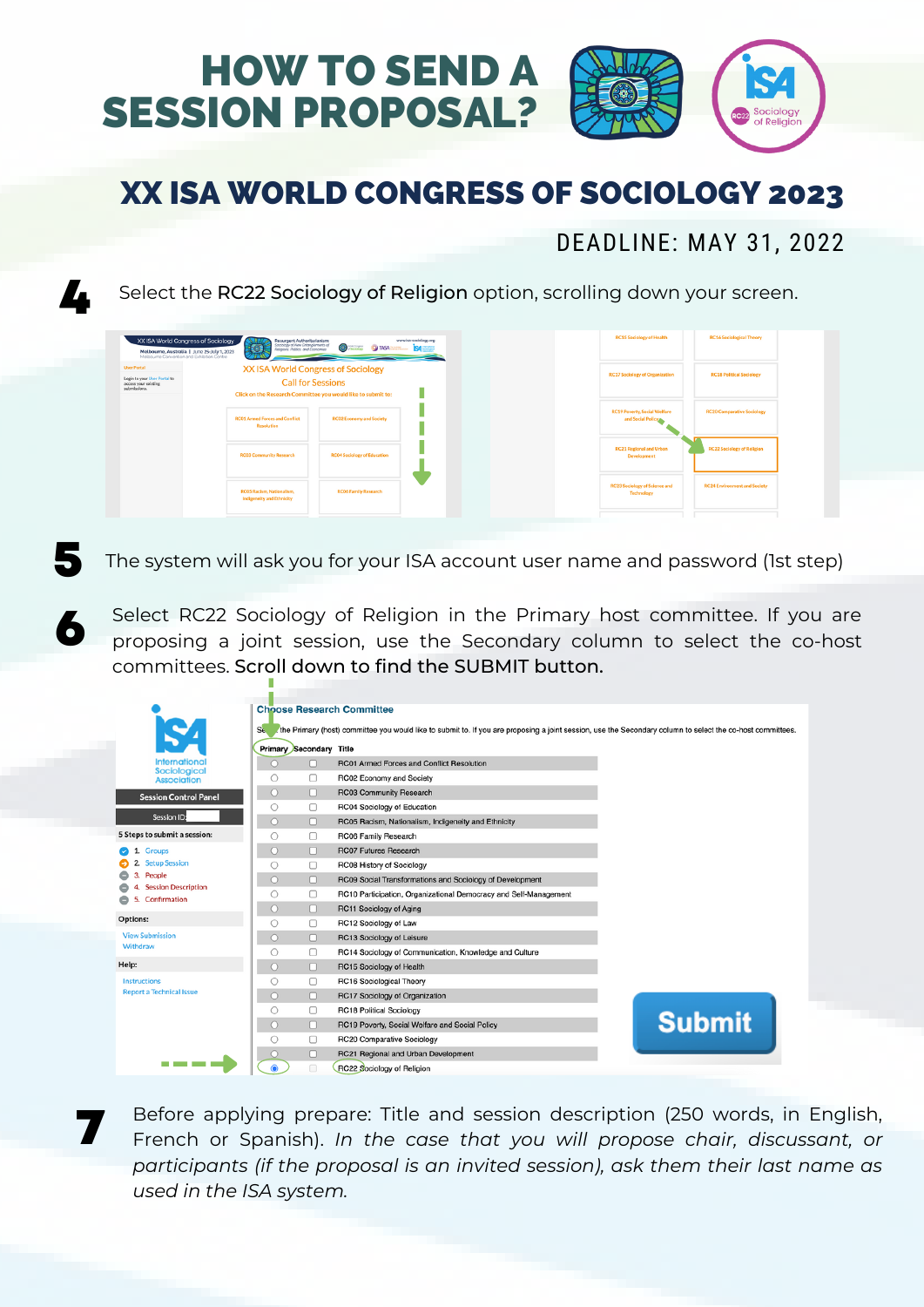

#### DEADLINE: MAY 31, 2022

8

Set up your session. If you have any doubts about the format or type of session, please contact the ISA RC22 World Congress Program Committee. At this point, you should receive an email with the data of your Session, including a link. You may revisit your session submission by visiting that link and may make edits to your submission up until the deadline of Tuesday, 31 May 2022.

| SA<br>International<br>Sociological<br><b>Association</b><br><b>Session Control Panel</b>                                                     | <b>Title</b><br>Please enter in title case, capitalizing only the first letter in each word.<br>Format<br>Oral<br>$\checkmark$                                                                  |
|-----------------------------------------------------------------------------------------------------------------------------------------------|-------------------------------------------------------------------------------------------------------------------------------------------------------------------------------------------------|
| <b>Session ID:</b><br>5 Steps to submit a session:<br>1. Groups<br>2. Setup Session<br>3. People<br>4. Session Description<br>5. Confirmation | What language(s) will be used in this session?<br>Please check both languages that will be used if this session(is bilingual.<br>English<br>$\Box$ French<br>Spanish<br><b>Invited Session?</b> |
| Options:<br><b>View Submission</b><br>Withdraw<br>Help:<br>Instructions<br><b>Report a Technical Issue</b>                                    | Invited sessions are organized directly by Program Coordinators and/or Session Organizers. They are not open for abstract<br>submission.<br>◯ Yes<br>O No<br>Save                               |

In the next step, you can add different roles for the session, such as Session Organizer, Chair, Co-Chair, Panelist, or Discussant. At least, you need to add yourself as Session Organizer. If there is a co-session organizer, add her/him now. Chairs can be added later.

Add all the participants you need. When finish, go to the next step with the Session Description button. Please note that there is a limited appearance in the program, you can find further information on the ISA [website](https://www.isa-sociology.org/en/conferences/world-congress/melbourne-2023/guidelines-for-program-coordinators-and-session-organizers-2023) here.



1 0

9

Add the session description. It can be in English, Spanish, or French. This session description will be used in review by the Program Coordinators to decide whether or not this session should be included in the program. It will be posted on the ISA website during Call for Papers if your session proposal is accepted.